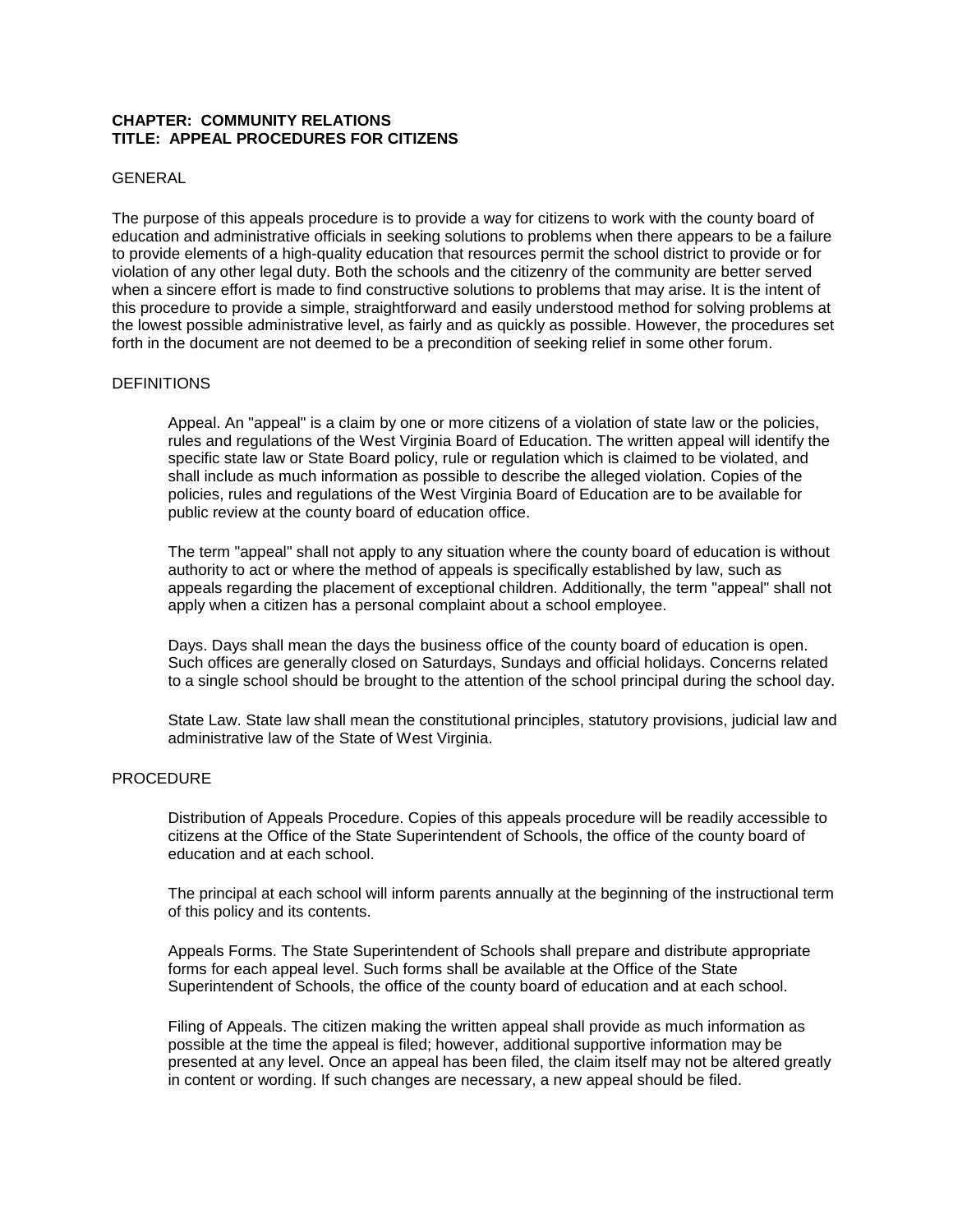Time Limits. Since it is important that an appeal be processed as rapidly as possible, the number of days indicated at each level shall be considered the maximum. A time limit may, however, be extended by mutual agreement.

Meetings, Private/Public. All meetings and hearings shall be conducted in private, except that hearings before the county board of education or the State Superintendent of Schools or his/her designee may be open at the request of either party. If, during an open hearing, the hearing officer(s) at the county or state level feels that either party is discussing matters of a personal nature, the hearing may then be closed for the period of time that such personal matters are being discussed.

Representation. The person or persons filing the appeal may have the assistance of as many as three representatives at conferences and meetings held at Levels I and II. Likewise, the administration at Levels I and II may be represented by no more than three persons. At Levels III and IV, any number of representatives may be present. If either party is to be represented by legal counsel, sufficient advance notice must be given the other party.

Written Decisions. Except at the informal level, all decisions rendered shall be in writing, setting forth the decision and the reasons therefor. The decision shall be transmitted promptly to all parties.

## PROCESSING OF APPEALS

As the primary goal of the appeals procedure is to establish better communications between school officials and citizens, it is important for parents and citizens to discuss their problems with the proper school administrator, usually the school principal or the superintendent/director at the county office. Accordingly, citizens will first informally discuss their concerns with the proper administrator prior to filing a formal appeal under this procedure. If the matter cannot be resolved informally, the administrator shall provide the citizen with the proper appeal form.

Level I - In the event that the concern is not resolved informally, a formal, written appeal may be filed with the principal or school administrator by the citizen or a group of citizens on behalf of themselves and all others so affected. The appeal shall be on the prescribed form and will be signed by all persons filing the appeal.

Should the principal or other administrator be without authority to act on the appeal, it may be filed directly with the county superintendent of schools. If, however, the county superintendent feels that the appeal can be resolved at Level I, it will immediately be referred to the proper administrator.

A written decision by the Level I administrator shall be made within ten days after receipt of the appeal. Should either party request a conference at this level, the Level I administrator will have five additional days to provide the written decision. When the decision is not in favor of the citizen(s), a copy of the Level II appeal form shall be included with the decision.

Level II - Within fifteen days after receiving the decision of the Level I administrator, the aggrieved citizen may appeal the decision in writing on the prescribed form to the county superintendent of schools. The superintendent or his/her designee shall, within ten days, have a conference with the citizen(s) in an attempt to resolve the appeal. The superintendent or his/her designee shall issue a written decision within